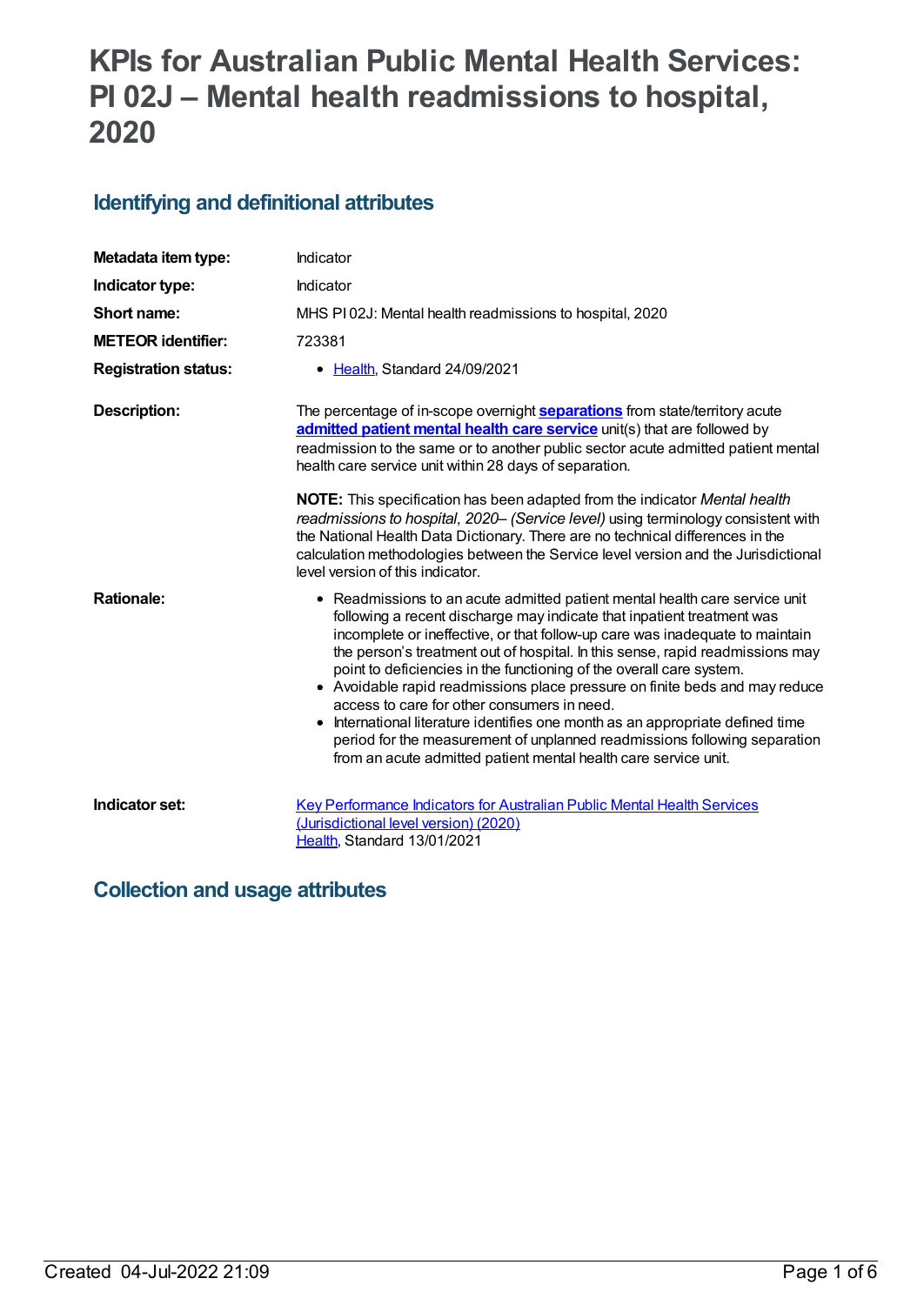### **Computation description:** Coverage/Scope:

State/territory public acute admitted patient mental health care service units.

The following readmissions are excluded when calculating the **numerator**:

- same-day separations
- separations where the length of stay is one night only and a procedure code for Electroconvulsive therapy (ECT) is recorded.

The following separations are excluded when calculating the **denominator**:

- same-day separations
- separations where the length of stay is one night only and a procedure code for Electroconvulsive therapy (ECT) is recorded.
- statistical and change of care type separations
- separations that end in death
- separations that end by transfer to another acute or psychiatric hospital.

#### Methodology:

|                                 | • Reference period for 2020 performance reporting: 2018-19. Readmissions<br>where the initial separation occurred within the reference period are in scope.<br>• Readmission is considered to have occurred if the person is admitted to any<br>public acute admitted patient mental health care service unit within the<br>state/territory. Consequently, a state-wide unique patient identifier is required<br>for accurate construction of this indicator.<br>• Readmissions where the person is separated and readmitted on the same<br>day are included.<br>• For the purpose of this indicator, when a mental health service organisation<br>has more than one unit of a particular admitted patient care program, those<br>units should be combined.<br>• The categorisation of the admitted patient mental health care service unit is<br>based on the principal purpose(s) of the admitted patient care program rather<br>than the care type of the individual consumers.<br>• The following Australian Classification of Health Interventions (ACHI) ECT<br>procedure codes are relevant for the excluded separations specified above:<br>* ACHI 5th edition use procedure codes 93340-02 and 93340-03.<br>* ACHI 6th to 9th editions use procedure codes 93341-00 to 93341-99.<br>* ACHI 10th edition use procedure codes 14224-00 to 14224-06.<br>* ACHI 5th to 10th editions ECT Block 1907 may be selected to capture all<br>data regardless of code changes over time.<br>• No distinction is made between planned and unplanned readmissions. |
|---------------------------------|---------------------------------------------------------------------------------------------------------------------------------------------------------------------------------------------------------------------------------------------------------------------------------------------------------------------------------------------------------------------------------------------------------------------------------------------------------------------------------------------------------------------------------------------------------------------------------------------------------------------------------------------------------------------------------------------------------------------------------------------------------------------------------------------------------------------------------------------------------------------------------------------------------------------------------------------------------------------------------------------------------------------------------------------------------------------------------------------------------------------------------------------------------------------------------------------------------------------------------------------------------------------------------------------------------------------------------------------------------------------------------------------------------------------------------------------------------------------------------------------------------------------------------------------------------------|
| <b>Computation:</b>             | (Numerator + Denominator) x 100                                                                                                                                                                                                                                                                                                                                                                                                                                                                                                                                                                                                                                                                                                                                                                                                                                                                                                                                                                                                                                                                                                                                                                                                                                                                                                                                                                                                                                                                                                                               |
| <b>Numerator:</b>               | Number of readmissions to a state/territory public acute admitted patient mental<br>health care service unit(s) occurring within the reference period.                                                                                                                                                                                                                                                                                                                                                                                                                                                                                                                                                                                                                                                                                                                                                                                                                                                                                                                                                                                                                                                                                                                                                                                                                                                                                                                                                                                                        |
| <b>Numerator data elements:</b> | <b>Data Element / Data Set-</b>                                                                                                                                                                                                                                                                                                                                                                                                                                                                                                                                                                                                                                                                                                                                                                                                                                                                                                                                                                                                                                                                                                                                                                                                                                                                                                                                                                                                                                                                                                                               |
|                                 | Data Element                                                                                                                                                                                                                                                                                                                                                                                                                                                                                                                                                                                                                                                                                                                                                                                                                                                                                                                                                                                                                                                                                                                                                                                                                                                                                                                                                                                                                                                                                                                                                  |
|                                 | Number of readmissions to a public acute admitted patient mental health care<br>service unit within 28 days                                                                                                                                                                                                                                                                                                                                                                                                                                                                                                                                                                                                                                                                                                                                                                                                                                                                                                                                                                                                                                                                                                                                                                                                                                                                                                                                                                                                                                                   |
|                                 | Data Source                                                                                                                                                                                                                                                                                                                                                                                                                                                                                                                                                                                                                                                                                                                                                                                                                                                                                                                                                                                                                                                                                                                                                                                                                                                                                                                                                                                                                                                                                                                                                   |
|                                 | State/territory admitted patient data                                                                                                                                                                                                                                                                                                                                                                                                                                                                                                                                                                                                                                                                                                                                                                                                                                                                                                                                                                                                                                                                                                                                                                                                                                                                                                                                                                                                                                                                                                                         |
|                                 | Guide for use                                                                                                                                                                                                                                                                                                                                                                                                                                                                                                                                                                                                                                                                                                                                                                                                                                                                                                                                                                                                                                                                                                                                                                                                                                                                                                                                                                                                                                                                                                                                                 |
|                                 | Determining whether there was a readmission for in-scope separations for the<br>numerator requires data for the 28 days of the next financial year to be<br>included in determining whether a readmission has occurred.                                                                                                                                                                                                                                                                                                                                                                                                                                                                                                                                                                                                                                                                                                                                                                                                                                                                                                                                                                                                                                                                                                                                                                                                                                                                                                                                       |
| Denominator:                    | Number of in-scope overnight separations from state/territory acute admitted<br>patient mental health care service unit(s) occurring within the reference period.                                                                                                                                                                                                                                                                                                                                                                                                                                                                                                                                                                                                                                                                                                                                                                                                                                                                                                                                                                                                                                                                                                                                                                                                                                                                                                                                                                                             |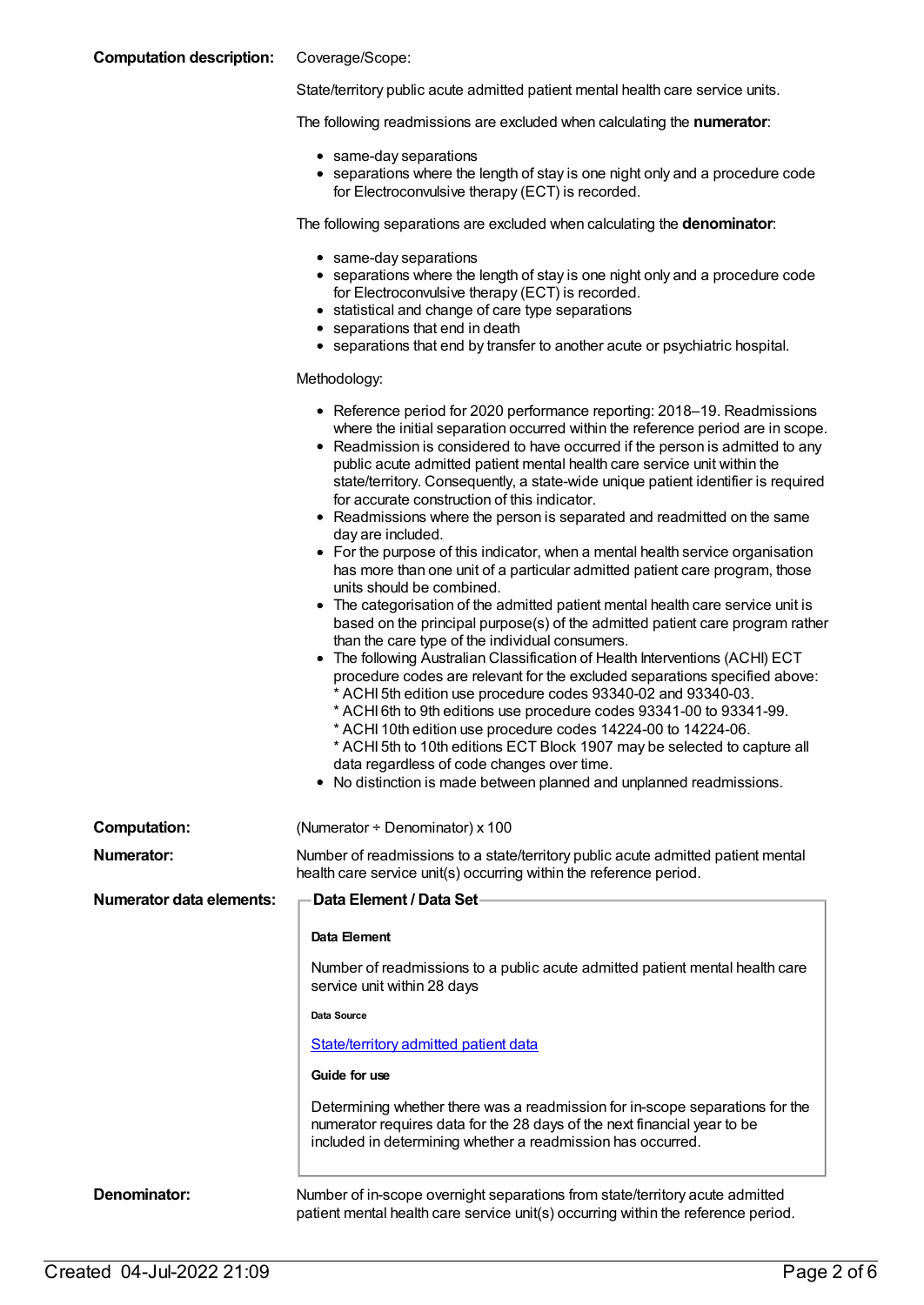| Denominator data<br>elements: | Data Element / Data Set-                                                                                                                                                                                                                                                                                                                                                                                                                       |
|-------------------------------|------------------------------------------------------------------------------------------------------------------------------------------------------------------------------------------------------------------------------------------------------------------------------------------------------------------------------------------------------------------------------------------------------------------------------------------------|
|                               | Data Element                                                                                                                                                                                                                                                                                                                                                                                                                                   |
|                               | Number of separations from public acute admitted patient mental health care<br>service unit(s)                                                                                                                                                                                                                                                                                                                                                 |
|                               | Data Source                                                                                                                                                                                                                                                                                                                                                                                                                                    |
|                               | State/territory admitted patient data                                                                                                                                                                                                                                                                                                                                                                                                          |
|                               | Guide for use                                                                                                                                                                                                                                                                                                                                                                                                                                  |
|                               | In-scope separations for the denominator are identified prior to determining<br>whether a readmission has occurred. The total number of in-scope<br>separations is expected to comprise separations for the full 12 months of the<br>data set year.                                                                                                                                                                                            |
| Disaggregation:               | Service level attributes: target population.                                                                                                                                                                                                                                                                                                                                                                                                   |
|                               | Consumer attributes: age, sex, Socio-Economic Indexes for Areas (SEIFA),<br>remoteness, Indigenous status. Disaggregated data excludes missing or not<br>reported data.                                                                                                                                                                                                                                                                        |
|                               | All disaggregated data are to be calculated as at the admission for the first index<br>separation, even if the value is null. The index separation refers to the separation<br>data point included in the denominator data set. The data at admission for the<br>index separation should be used for the associated numerator data pair, when<br>present, and any subsequent denominator and data pairs for a uniquely identifiable<br>person. |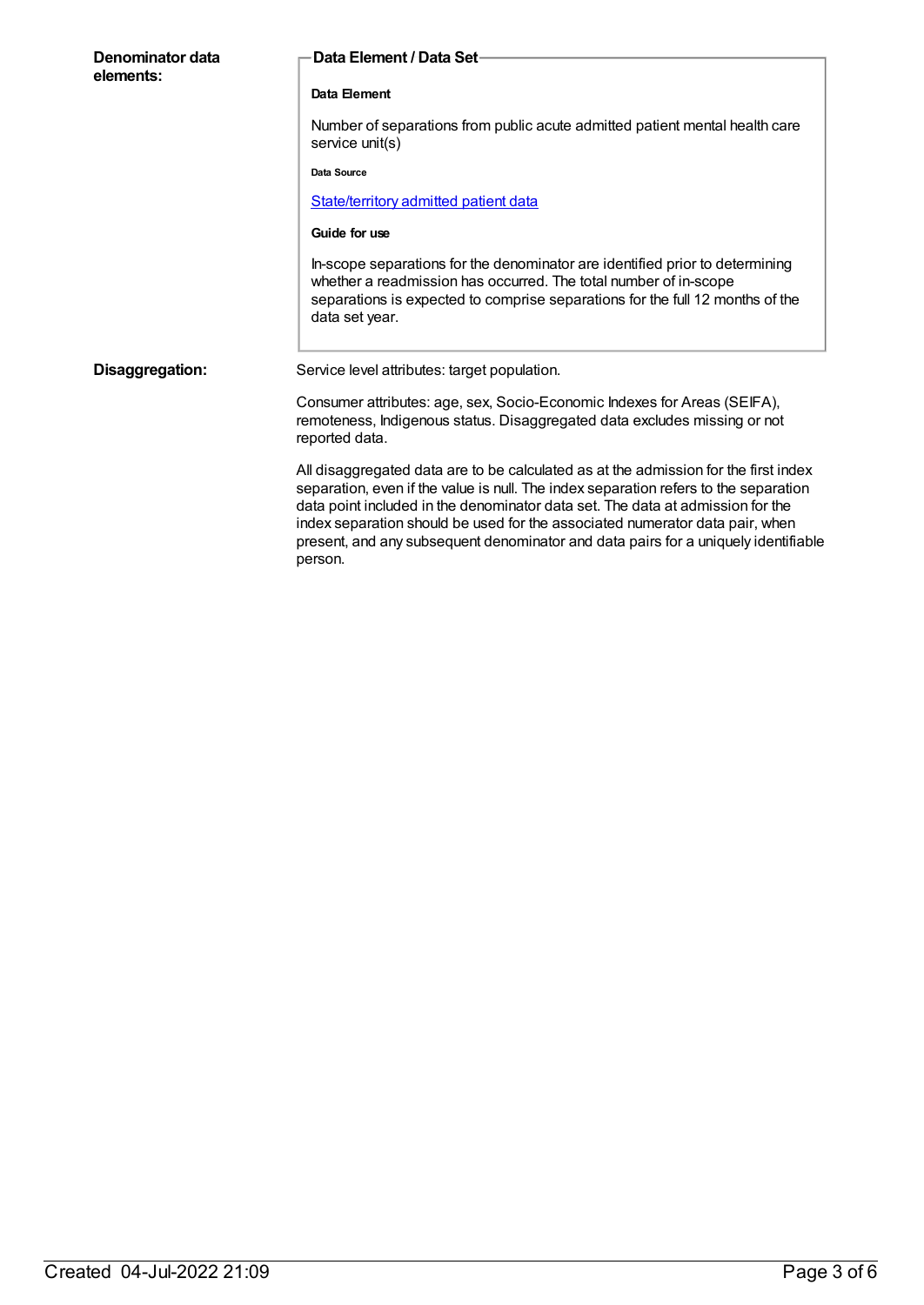### **Disaggregation data elements:**

### **Data Element / Data Set**

**Data Element**

Person—age

**Data Source**

[State/territory](file:///content/426458) admitted patient data

**Guide for use**

Data source type: Administrative by-product data

## **Data Element / Data Set**

### **Data Element**

Person—area of usual residence

**Data source**

[State/territory](file:///content/426458) admitted patient data

**Guide for use**

Data source type: Administrative by-product data

Used for disaggregation by remoteness and SEIFA

## **Data Element / Data Set**

**Data Element**

Person—Indigenous status

**Data Source**

[State/territory](file:///content/426458) admitted patient data

**Guide for use**

Data source type: Administrative by-product data

## **Data Element / Data Set**

#### **Data Element**

Person—sex

**Data Source**

### [State/territory](file:///content/426458) admitted patient data

**Guide for use**

Data source type: Administrative by-product data

## **Data Element / Data Set**

### **Data Element**

Specialised mental health service—target population group

**Data Source**

[State/territory](file:///content/426458) admitted patient data

**Guide for use**

Data source type: Administrative by-product data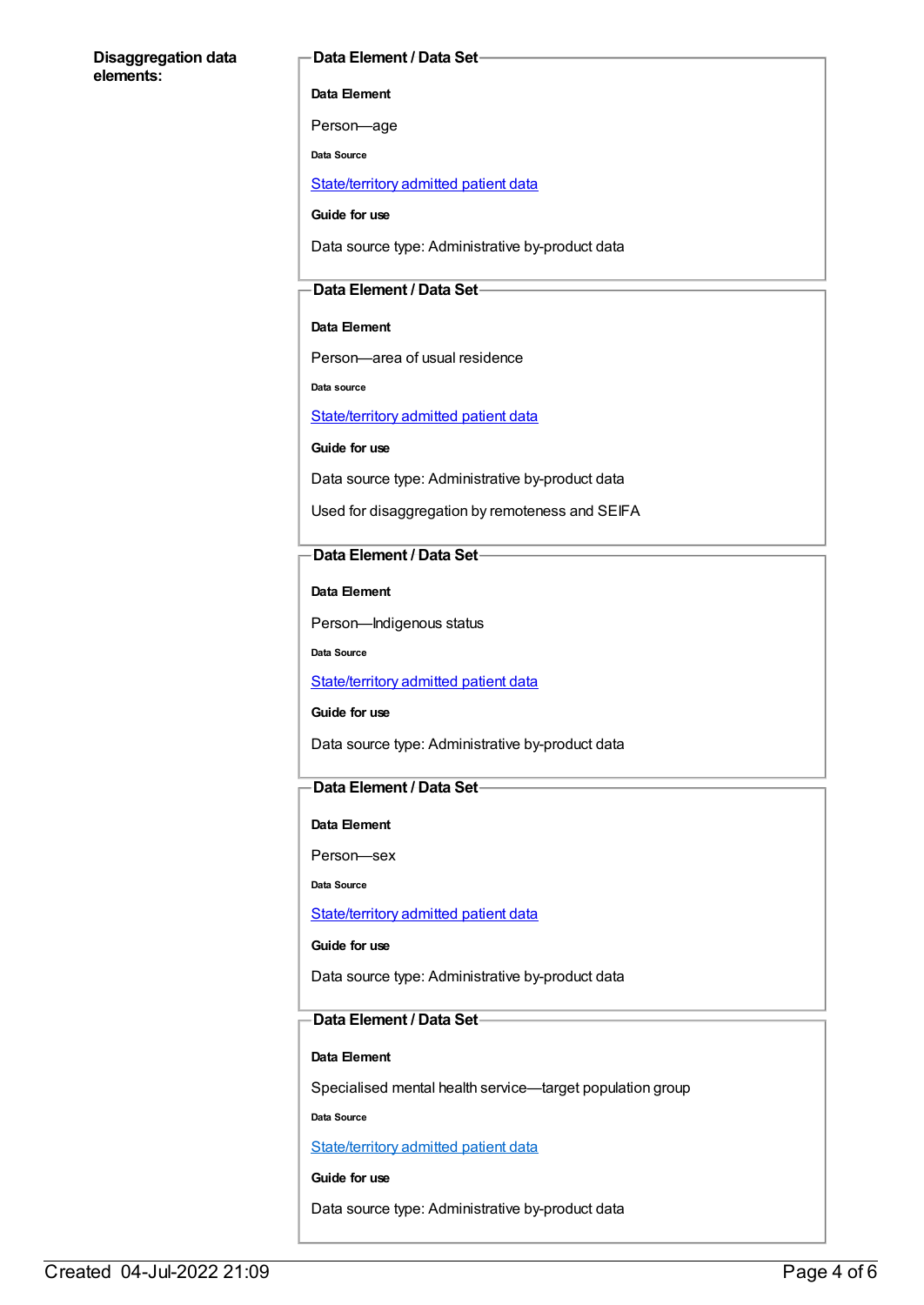## **Representational attributes**

| <b>Indicator conceptual framework</b> |               |  |
|---------------------------------------|---------------|--|
| Format:                               | N[NN].N       |  |
| Unit of measure:                      | Service event |  |
| Data type:                            | Real          |  |
| <b>Representation class:</b>          | Percentage    |  |

| <b>Framework and</b> | <b>Effectiveness</b> |
|----------------------|----------------------|
| dimensions:          |                      |

## **Accountability attributes**

| <b>Benchmark:</b><br>State/territory level<br>Further data development /<br>This indicator cannot be accurately constructed using the Admitted Patient Care<br>National Minimum Data Set (NMDS). While the data set comprehensively provides<br>collection required:<br>a collection of separations from Australian public hospitals, its inability to uniquely<br>identify a patient across episodes and across hospitals, and the inability to identify<br>patient transfers into and separations from acute admitted patient mental health<br>care service units, limits its capacity to count readmissions.<br>There is no proxy solution available. In order to report this indicator at a national<br>level, states and territories are required to individually provide separate indicator<br>data.<br>A reliable system of patient identifiers within the Admitted Patient Care NMDS is<br>required to enable unique identification of individual consumers across multiple<br>years, multiple admitted episodes and multiple hospitals.<br>When data for this indicator are requested, jurisdictions are required to answer<br>whether a state-wide unique client identifier system is in place, or some<br>comparable approach has been used in the data analysis to allow tracking of<br>service utilisation by an individual consumer across all public specialised mental<br>health services in the jurisdiction. Collection of this information is aimed at<br>assessing the degree of consistency between jurisdictions in data reported, the<br>result of which are explored in the data quality statement for this indicator.<br>Other issues caveats:<br>Due to data limitations this indicator cannot differentiate between planned and<br>unplanned readmissions. This indicator does not track readmissions across state<br>and territory boundaries or track movement between public and private hospitals.<br><b>Source and reference attributes</b><br><b>Submitting organisation:</b><br>Australian Institute of Health and Welfare on behalf of the National Mental Health<br>Performance Subcommittee<br><b>Reference documents:</b><br>National Mental Health Performance Subcommittee (NMHPSC) 2013. Key<br>Performance Indicators for Australian Public Mental Health Services, 3rd edn.<br>Canberra: NMHPSC. | <b>Reporting requirements:</b> | State/territory supplied data. |
|---------------------------------------------------------------------------------------------------------------------------------------------------------------------------------------------------------------------------------------------------------------------------------------------------------------------------------------------------------------------------------------------------------------------------------------------------------------------------------------------------------------------------------------------------------------------------------------------------------------------------------------------------------------------------------------------------------------------------------------------------------------------------------------------------------------------------------------------------------------------------------------------------------------------------------------------------------------------------------------------------------------------------------------------------------------------------------------------------------------------------------------------------------------------------------------------------------------------------------------------------------------------------------------------------------------------------------------------------------------------------------------------------------------------------------------------------------------------------------------------------------------------------------------------------------------------------------------------------------------------------------------------------------------------------------------------------------------------------------------------------------------------------------------------------------------------------------------------------------------------------------------------------------------------------------------------------------------------------------------------------------------------------------------------------------------------------------------------------------------------------------------------------------------------------------------------------------------------------------------------------------------------------------------------------------------------------------------------|--------------------------------|--------------------------------|
|                                                                                                                                                                                                                                                                                                                                                                                                                                                                                                                                                                                                                                                                                                                                                                                                                                                                                                                                                                                                                                                                                                                                                                                                                                                                                                                                                                                                                                                                                                                                                                                                                                                                                                                                                                                                                                                                                                                                                                                                                                                                                                                                                                                                                                                                                                                                             |                                |                                |
|                                                                                                                                                                                                                                                                                                                                                                                                                                                                                                                                                                                                                                                                                                                                                                                                                                                                                                                                                                                                                                                                                                                                                                                                                                                                                                                                                                                                                                                                                                                                                                                                                                                                                                                                                                                                                                                                                                                                                                                                                                                                                                                                                                                                                                                                                                                                             |                                |                                |
|                                                                                                                                                                                                                                                                                                                                                                                                                                                                                                                                                                                                                                                                                                                                                                                                                                                                                                                                                                                                                                                                                                                                                                                                                                                                                                                                                                                                                                                                                                                                                                                                                                                                                                                                                                                                                                                                                                                                                                                                                                                                                                                                                                                                                                                                                                                                             |                                |                                |
|                                                                                                                                                                                                                                                                                                                                                                                                                                                                                                                                                                                                                                                                                                                                                                                                                                                                                                                                                                                                                                                                                                                                                                                                                                                                                                                                                                                                                                                                                                                                                                                                                                                                                                                                                                                                                                                                                                                                                                                                                                                                                                                                                                                                                                                                                                                                             |                                |                                |
|                                                                                                                                                                                                                                                                                                                                                                                                                                                                                                                                                                                                                                                                                                                                                                                                                                                                                                                                                                                                                                                                                                                                                                                                                                                                                                                                                                                                                                                                                                                                                                                                                                                                                                                                                                                                                                                                                                                                                                                                                                                                                                                                                                                                                                                                                                                                             |                                |                                |
|                                                                                                                                                                                                                                                                                                                                                                                                                                                                                                                                                                                                                                                                                                                                                                                                                                                                                                                                                                                                                                                                                                                                                                                                                                                                                                                                                                                                                                                                                                                                                                                                                                                                                                                                                                                                                                                                                                                                                                                                                                                                                                                                                                                                                                                                                                                                             |                                |                                |
|                                                                                                                                                                                                                                                                                                                                                                                                                                                                                                                                                                                                                                                                                                                                                                                                                                                                                                                                                                                                                                                                                                                                                                                                                                                                                                                                                                                                                                                                                                                                                                                                                                                                                                                                                                                                                                                                                                                                                                                                                                                                                                                                                                                                                                                                                                                                             |                                |                                |
|                                                                                                                                                                                                                                                                                                                                                                                                                                                                                                                                                                                                                                                                                                                                                                                                                                                                                                                                                                                                                                                                                                                                                                                                                                                                                                                                                                                                                                                                                                                                                                                                                                                                                                                                                                                                                                                                                                                                                                                                                                                                                                                                                                                                                                                                                                                                             |                                |                                |
|                                                                                                                                                                                                                                                                                                                                                                                                                                                                                                                                                                                                                                                                                                                                                                                                                                                                                                                                                                                                                                                                                                                                                                                                                                                                                                                                                                                                                                                                                                                                                                                                                                                                                                                                                                                                                                                                                                                                                                                                                                                                                                                                                                                                                                                                                                                                             |                                |                                |

## **Relational attributes**